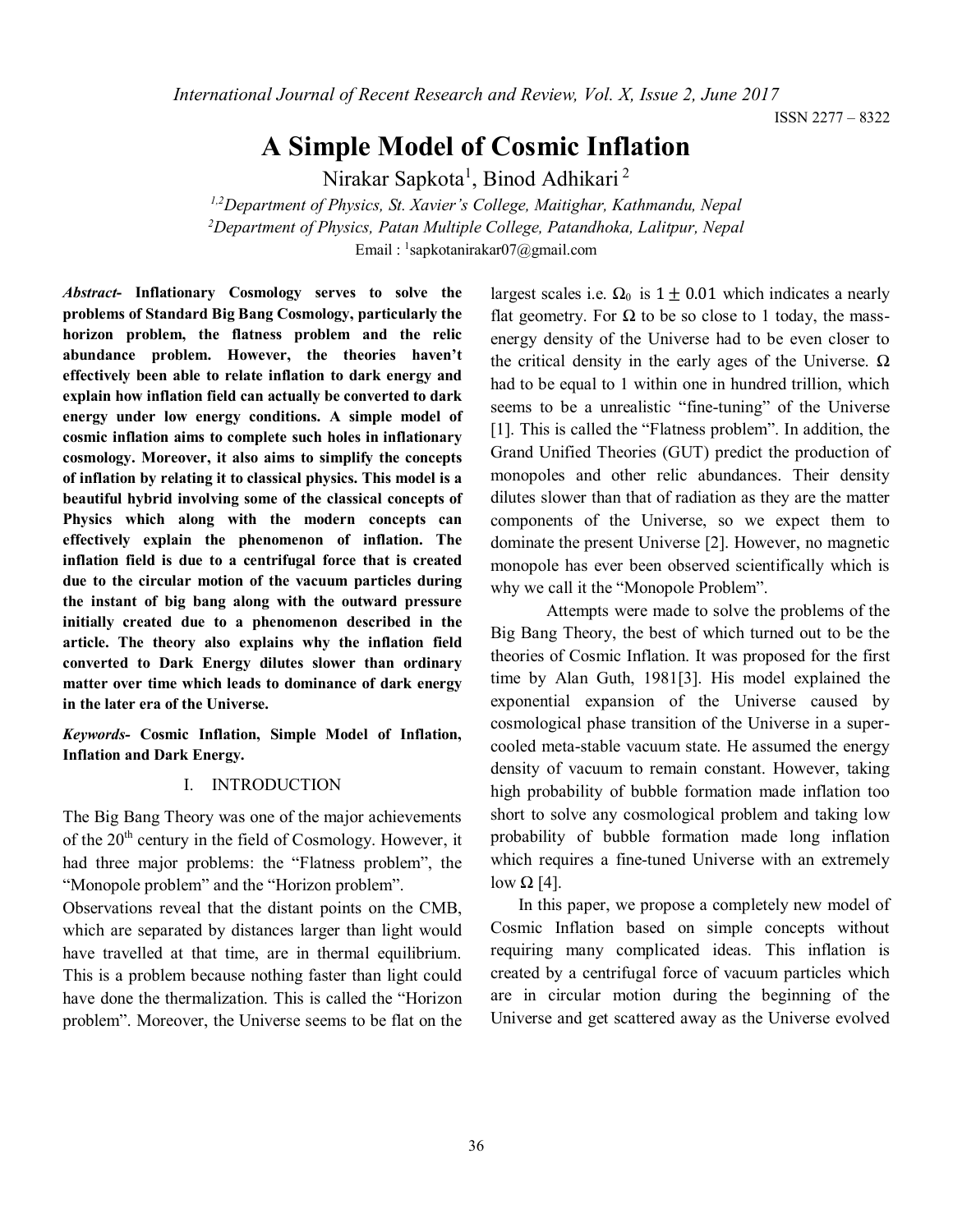in its very early phases. Just after the big bang, the rapid expansion causes massive drop in pressure which causes the Universe to collapse back but it doesn't collapse beyond a certain density. Then, it experiences an outward force which acts along the direction of centrifugal force of vacuum particles, thus adding to the inflation field for an instant causing exponential expansion. Later, this force became dominant over the pressure created due to decrease in temperature and continued its domination until the time when the pressure finally balanced the force. This very force provides the inflation field and how inflation field evolves over time has been discussed in two different models and a hybrid model has also been presented which combines the ideas of both the models to provide a much reasonable theory of inflation. Moreover, the hybrid model can also explain how the inflation field later got transformed into Dark Energy.

# II. BRIEF HISTORY OF INFLATIONARY COSMOLOGY

A scalar field's energy density changes during the cosmological phase transition and plays the role of the cosmological constant [5]. Some cases include discontinuous changes due to first order phase transition from false vacuum state. Gennady Chibisov and Linde (1978) tried to build a model of exponentially expanding Universe involving false vacuum only to realize how inhomogeneous the so-described Universe would be after the collision of bubble walls. As a result, they decided to stop pursuing this idea [4]. A semi-realistic model was introduced by Alexei Starobinsky in 1979-1980 [6-7] which was somewhat complicated and not in alignment with the objectives of inflationary cosmology. The model didn't explain the horizon problem but considered the Universe to be homogeneous and isotropic from the very beginning which definitely was far from the objective of inflationary cosmology. However, this model was free from the "graceful exit problem" and it predicted gravitational waves with a flat spectrum [8]. This model provided a context upon which a mechanism for producing adiabatic perturbation of the metric with flat spectrum was developed by Mukhanov and Chibisov

(1981). In 1981, Alan Guth proposed a simple inflationary model involving super cooling during the cosmological phase transitions [3]. According to him, the Universe (during inflation) expands exponentially in a super-cooled false vacuum state which is metastable, has no fields or particles and has large energy density. Since empty space remains empty during expansion, the energy density remains constant and that causes exponential expansion of the Universe. The Universe becomes huge in a small period of time and its shape gets flattened due to the rapid expansion just like a fully blown balloon looks flat to an ant on it. Ultimately, false vacuum decays, new phase bubbles undergo collision and the temperature of the Universe increases. This model, which played a significant role in the development of inflationary cosmology by solving the major problems of Standard Cosmology, is currently known as "old inflation". However, the "old inflation" is problematic because if we consider the probability of bubble formation to be high, bubbles of new phase form near each other which makes inflation short and unable to solve the problems of Standard Cosmology. Moreover, the resulting Universe would be inhomogeneous and anisotropic. In contrast, considerations of less probability of bubble formation means they form far from each other in which the inflation is long and each bubble represents a Universe with an extremely small  $Ω$ . So, this model faces the graceful exit problem as it doesn't work and cannot be improved [4]. New inflationary theory in 1981-1982 solved the above problem as inflation was described to begin in one of two conditions: in false vacuum, or in unstable state at the maximum of effective potential. The field of inflation gradually rolls down in effective potential which is responsible for a homogeneous Universe [4]. This model became very popular, but it has certain drawbacks. The effective potential of the inflation field  $\varphi$  should have a flat plateau when  $\varphi = 0$  which looks like a fine-tuning. Moreover, many versions of this scenario describe inflation field which doesn't attain thermal equilibrium with other fields and in such condition, it is inappropriate to use the theory of cosmological phase transition.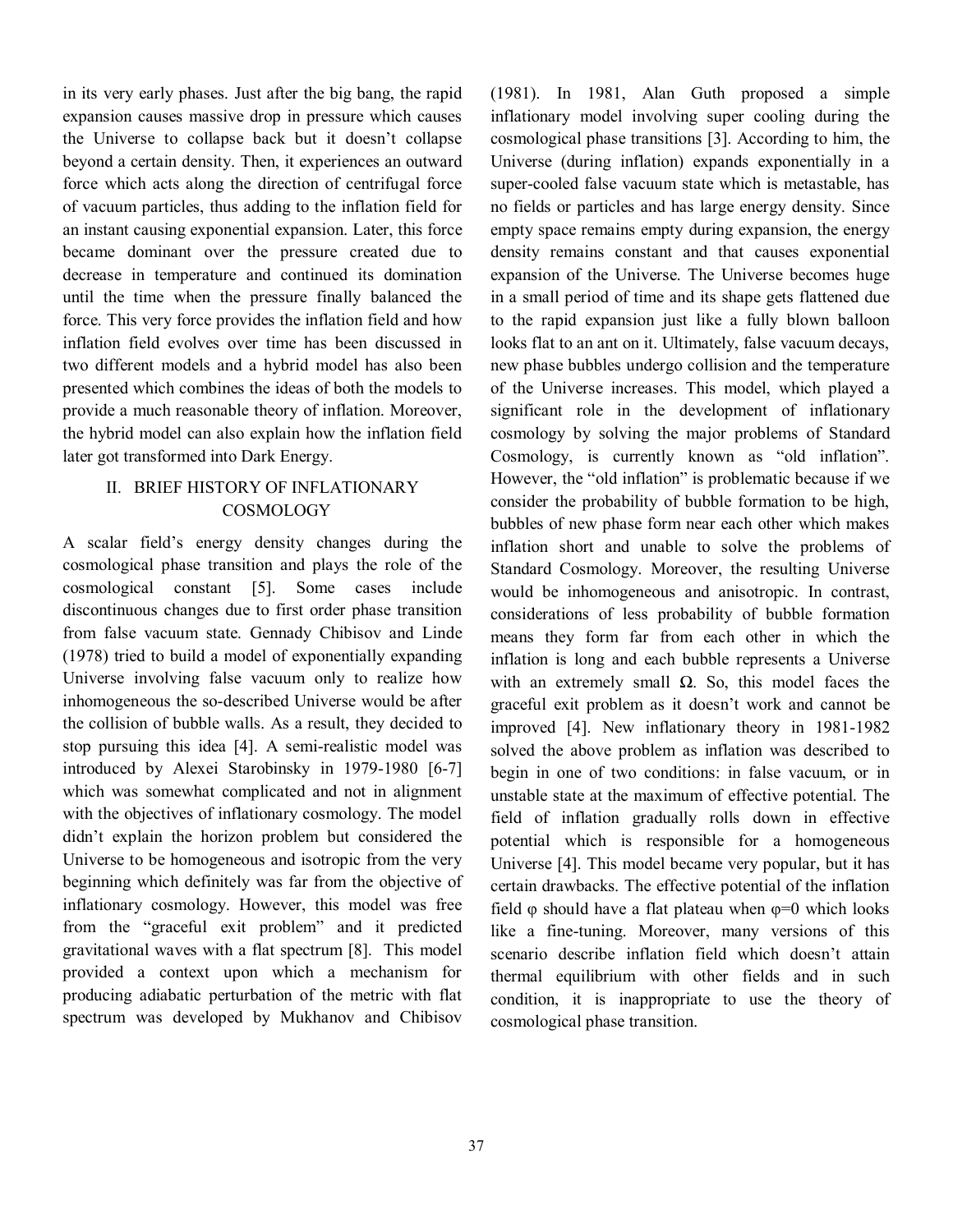The problem with the old and new inflation was that they both required a Universe that was relatively homogeneous, in thermal equilibrium from the very beginning and big enough to last until the start of inflation. Clearly, assumptions favored inflation to be a mere intermediate stage of the Universe's evolution. However, a radical change was brought in 1983 by the introduction of the chaotic inflation scenario which solved the problems of the old and new inflation theory. Chaotic inflation can occur in theories with flat enough region in potential that allows slow-roll regime to exist [7].

#### III. A SIMPLE MODEL OF INFLATION

This is a new model of inflation that is based upon the basic concepts of Classical Physics and includes some complex modern concepts. The main purpose of this model is to simplify the way we understand Cosmic Inflation and also to link Cosmic Inflation with Dark Energy in the simplest possible way. It also aims to open up new ideas regarding how inflation can be described even in terms of simple model without the need of many complicated concepts.

#### *A. How Simple Inflation Takes Place*

After the big-bang, the temperature decreases rapidly even within couple of fractions of seconds. That causes volumetric contraction as

$$
\Delta V = VY\Delta\theta \tag{1}
$$

Where  $\Delta V$  (Change in volume) is negative since  $\Delta \theta$ (Change in temperature) is negative. Υ is the cubical expansivity of the space-time fabric. This causes rapid contraction of the Universe, but at a point when the density again reaches above a maximum density  $\rho_{\text{max}}$ , enormous outward pressure is created. When  $\Delta V$  is massive, contraction begins which leads to further heating that ultimately leads to positive  $\Delta\theta$  and causes outward push. This enormous push along with outward centrifugal force cause massive and exponential expansion of the Universe- this phenomenon is called Cosmic Inflation. Afterwards, the decrease in temperature is much less

which is why the Universe cannot contract back again but continues to be dominated by the centrifugal force.

$$
F_{inflation} = P_{out}A + \frac{mv^2}{r}
$$
 (2)

Where  $v=$  circular speed of the vacuum particles of the spacetime fabric which constitute the framework of the Universe,  $m =$  mass equivalent of the Energy,  $P_{out} =$ outward pressure and A=Area of the spacetime fabric.

So, inflation field equals  $\frac{P_{out}}{m}A + \frac{v^2}{r}$  $\frac{v}{r}$ . However, the expansion causes decrease of temperature and this lead to inwards Pressure which is much less compared to the enormous pressure exerted by the centrifugal force.

Inflation Field 
$$
(\varphi) = \frac{v^2}{r} - \frac{P_{in}}{m} A
$$
 (3)

Where  $P_{in}$  = inward pressure created due to decrease in temperature during inflation.

Inflation continues until the  $\frac{v^2}{r}$  $\frac{v}{r}$  term decreases significantly enough in one of the models and the term with  $P_{in}$  increases by an enormous amount due to decrease in temperature so that

$$
\frac{v^2}{r} = \frac{P_{in}}{m}A + \frac{P_{exerted\ by\ mass}}{M}A\tag{4}
$$

Where, m is the mass equivalent of the energy of vacuum particles and M is the mass of baryons.

As M =  $\rho_{\text{mass}} V$ , the above equation becomes  $\frac{v^2}{r}$  $\frac{r^2}{r} = \frac{P_{in}}{m}$  $\frac{ln}{m}A +$ P<sub>exerted by mass</sub>  $\frac{Area\ by\ mass}{P_{mass}V}$  and since equation of state ( $\omega$ ) = 0 for mass, so the mass of baryons doesn't affect the inflation field. So, we get:

$$
\frac{v^2}{r} = \frac{P_{in}}{m} A
$$
 (5)

*B. Explanation of v and r*

The total energy in vacuum is the sum of energy of particles within the space-time fabric which are in motion. Though they are dark in the sense that they don't reveal themselves to us in any other way except by the virtue of their anti-gravity effects created by their motion around circular-path (the centre being a comparatively heavy particle within the space-time fabric itself) , they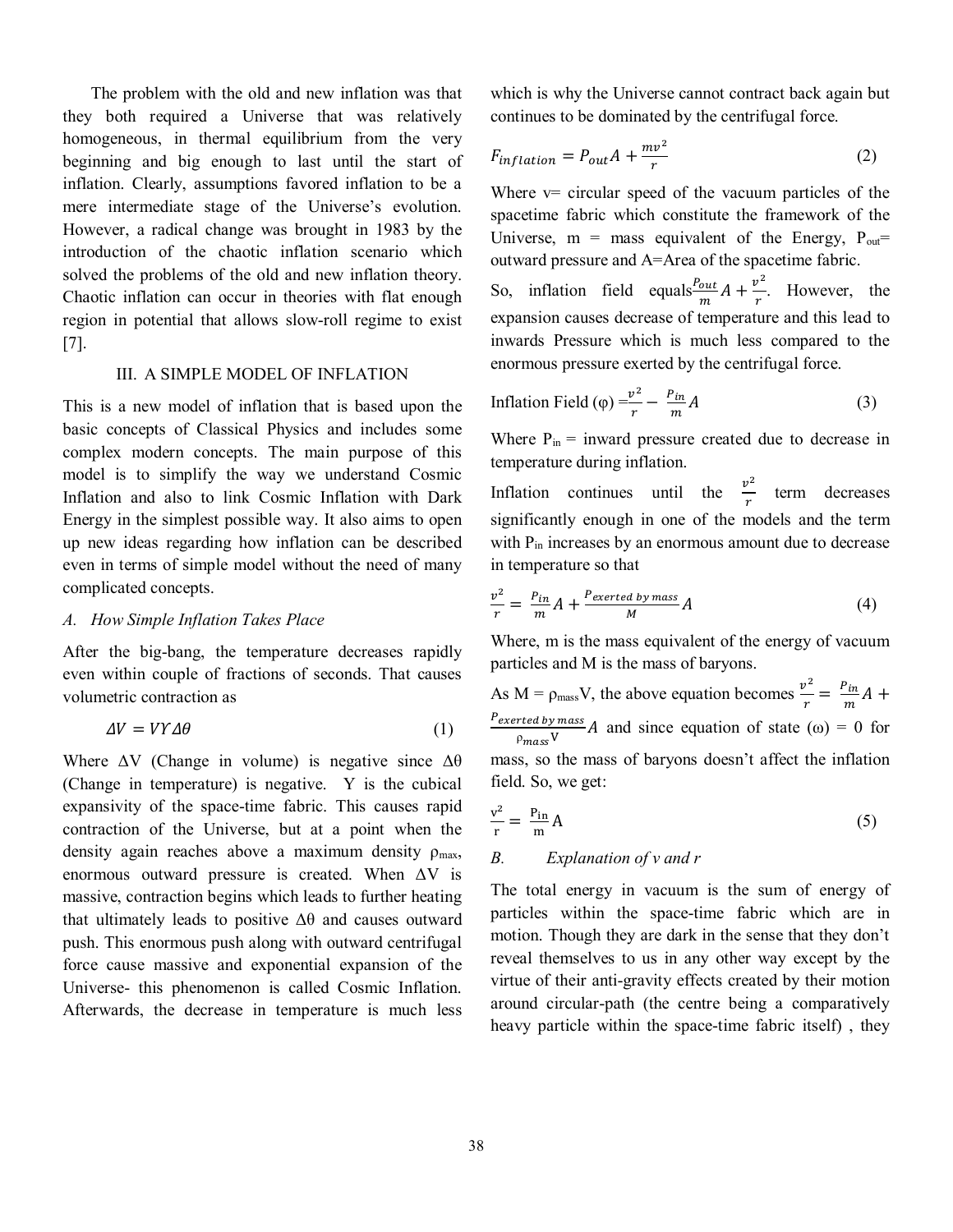have significant impact on the evolution of the Universe. Their motion is constant over time and they are net zero energy particles as they and their anti-particles can simultaneously get formed but they rarely interact ( or don't interact at all) , which is why they don't get annihilated.

#### *C. Explanation of the term*  $\frac{v^2}{v^2}$ r

The term  $\frac{mv^2}{r}$  is the centrifugal force experienced by the space-time fabric. Thus,  $\frac{v^2}{v^2}$  $\frac{1}{r}$  is the centrifugal force experienced by unit mass-energy equivalent of the spacetime fabric. This can also be defined as the force per unit equivalent mass of vacuum energy. Thus, vacuum energy can be defined as:

$$
E = \frac{Fc^2r}{v^2} = \frac{Fc^2}{(\phi + \frac{P_{in}}{m}A)}
$$
(6)

[ Since  $\phi = \frac{v^2}{r^2}$  $\frac{r^2}{r} - \frac{P_{in}}{m}$  $\frac{m}{m}A$ ]

For  $P_{in}=0$ ,

$$
E = \frac{Fc^2}{\phi} \tag{7}
$$

Equation (7) shows that with increase in inflation field, the energy of vacuum decreases, This is because of conversion of energy of vacuum to inflation field energy. In other words, the inflation field exists at the cost of the energy of vacuum particles. And inflation force (F) is given as

$$
F_{inflation} = \frac{Ev^2}{rc^2}
$$
 (8)

The Work done during inflation is calculated as:

$$
W = P_{\text{inflation}} \Delta V \tag{9}
$$

Since  $F_{inflation} = P_{inflation} X A$ , where A is the average area of the space time fabric and using Equation (1)

$$
W = \frac{Ev^2}{rc^2 A} VY \Delta \theta \tag{10}
$$

The scale factor of the Universe increased by a factor of about  $10^{26}$ , during inflation [9]. Therefore, the volume increased by a factor of about  $10^{78}$ . So, Eq. (9) yields:

$$
W = P_{inflation}(10^{78} - 1)V = P_{inflation}(10^{78}V)
$$
 (11)  
D. Evolution of  $\frac{v^2}{r}$  over time

## *D1. Model with decreasing r:*

Let us consider that the term r decreases over time. As a result, the inflation field increases over time and the end of inflation becomes hard to explain. Even though we can introduce the  $P_{in}$  term to be very large during the end of inflation due to enormous decrease in temperature over a small amount of time, the inflation would stop for a while and then continue again. For inflation to be stopped, certain events need to take place during the time when inflation temporarily stops. The field has to decay simultaneously to Dark Energy particles. Decaying of the field means that the anti-particles which are in motion suddenly stops (or decreases) exerting the centrifugal force essential to produce the outward pull. Since the energy of anti-particles decreases significantly at that time, they finally become stable and behave as Dark Energy particles. However, their energy isn't high enough to start another inflation. The space continues to expand under the influence of matter as well as dark energy. The matter dominates the early era whereas after significant decrease in density, the Dark Energy dominates the expansion of the Universe-causing accelerated expansion.

## *D2. Model with increasing r:*

Let us consider for a while that the term r increases with time. This would lead to decrease in inflation field over time and thus, explain the end of inflation much easily without the need of significantly high inward pressure. If the same field that drove inflation is currently driving accelerating expansion, the reason could be the dilution in density of matter which dropped significantly below so that the gravitational pressure could no longer resist the field of inflation.

$$
r \alpha a(t) \tag{12}
$$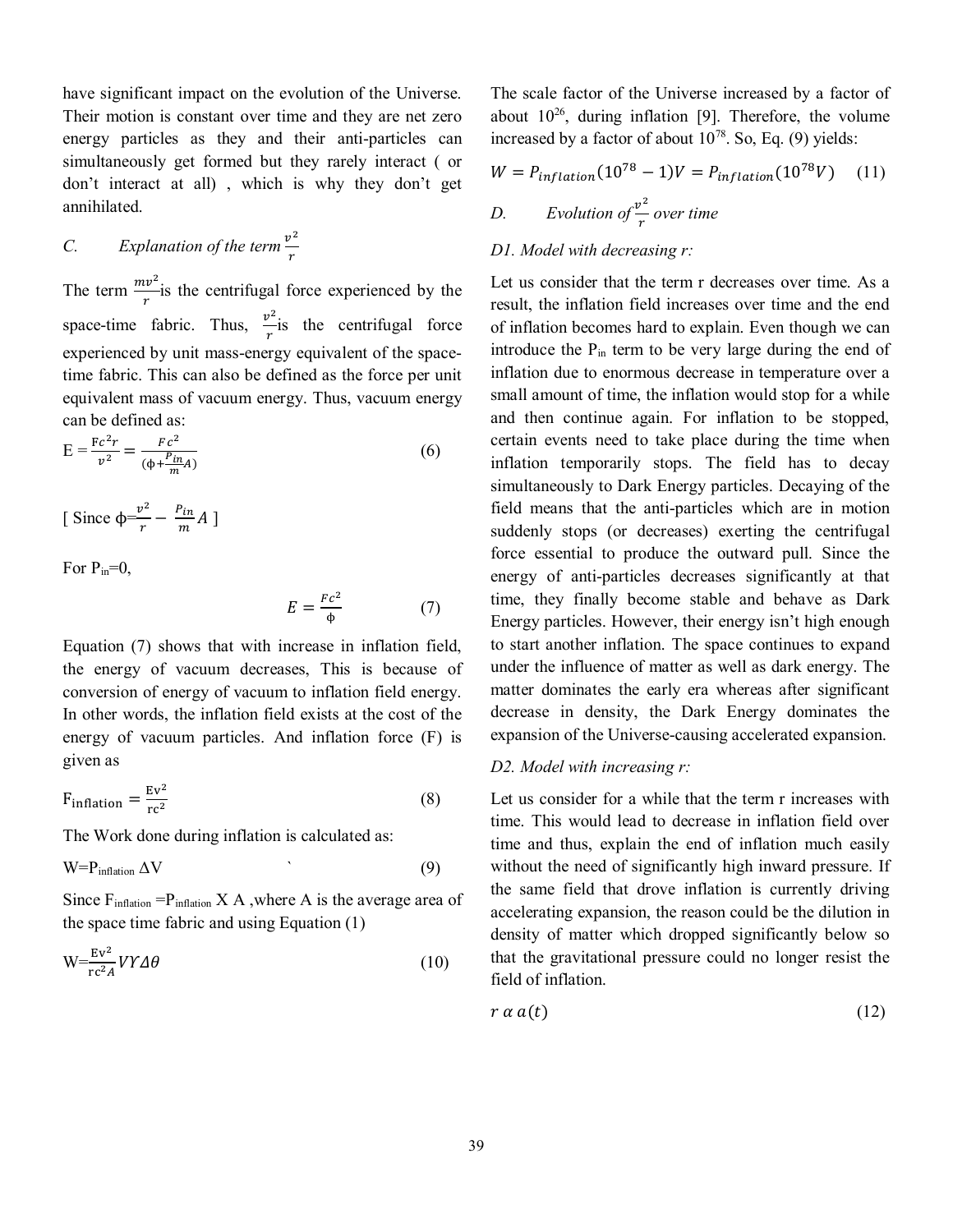Where a=scale factor of the Universe.

Therefore, considering that v is constant, we get

$$
\frac{v^2}{r} \alpha \frac{1}{a(t)} \tag{13}
$$

In this way, both the models serve well to explain the end of inflation as well as the beginning of era dominated by Dark Energy.

### *D3. A Hybrid Model of the Two:*

In this model, the radius r increases over time, and the energy of the vacuum particles gets significantly low in the fraction of seconds when inflation is balanced by inward pressure. So, the inflation field decreases over time. This has advantages over the above models because unlike the model with decreasing r, it doesn't have to deal with assumptions that  $P_{in}$  had to be extraordinarily high to balance the increased inflation field. Moreover, it also gives a reasonable explanation of how inflation ends by the decay of inflation field particles to Dark Energy particles. It has the advantages of both the models and lacks the drawbacks of both the models.

## *E. Conversion of Inflation field to Dark Energy*

If E be the amount of energy released from the antiparticles of space-time fabric, the new velocity of the vacuum particles  $v_{\text{new}}$  is given by:

$$
\frac{v^2}{r} - \frac{E}{mr} = \frac{v_{new}^2}{r}
$$
 (14)

$$
v^2 - c^2 = v_{new}^2 \tag{15}
$$

which is valid because the particles of space-time fabric can travel faster than the speed of light. Since the velocity decreases by a huge amount, the new energy of the anti-particles is too low to start another inflation field. This means the change in acceleration decreases over time. If the change in acceleration stops about billions of years from now, the acceleration then would still be enough to end the Universe in Ice and Cold.

# *F. Explanation of the reason of centrifugal force*

When the Universe just began to expand, the antiparticles in vacuum were in circular motion. As the Universe expanded, they got scattered and their apparent centrifugal force caused the accelerated expansion of the Universe. However, consideration of evolution of r over time is important because not all the antiparticles suddenly stopped their circular motion as the Universe began its expansion. Some of them continued their motion and thus, their r mattered in the evolution of inflation field.

After the end of inflation, however, the circular motion gets almost completely ceased. Some of the released energy gets converted into conventional matter.

## *G. Explanation of the evolution of the term "A" over time*

Since the term "A" increases over time in equation (2), the term Pin becomes significantly high enough for dominating the inflation field and causes the end of inflation. However, the significance of "A" in a lowenergy Dark Energy Physics hasn't yet been discussed. It will be discussed in upcoming publications.

## *H. How Mass influences the field of Dark Energy*

Explanations of equation (4) indicate that the field of inflation is not affected by the pressure of mass. However, we know that Dark Energy causes accelerated expansion of the Universe and the presence of matter actually acts as a resistance to expansion. This is because Dark Energy has anti-gravity effects whereas matter has gravitational effects. So, presence of high density of matter can cause deceleration of the Universe by dominating the anti-gravity effects of Dark Energy. This is exactly what had happened until few billion years ago when the matter density got diluted significantly. Thus, under the low-energy Physics conditions after the stabilization of inflation-causing anti-particles into Dark Energy particles, the expansion is affected by the presence of mass. However, the field of inflation in itself is absolutely independent of the presence of mass as indicated in equation (4).

# *I. Equation of State of the mass of vacuum particles*

From Equation (3), we get the following condition at the end of Inflation epoch: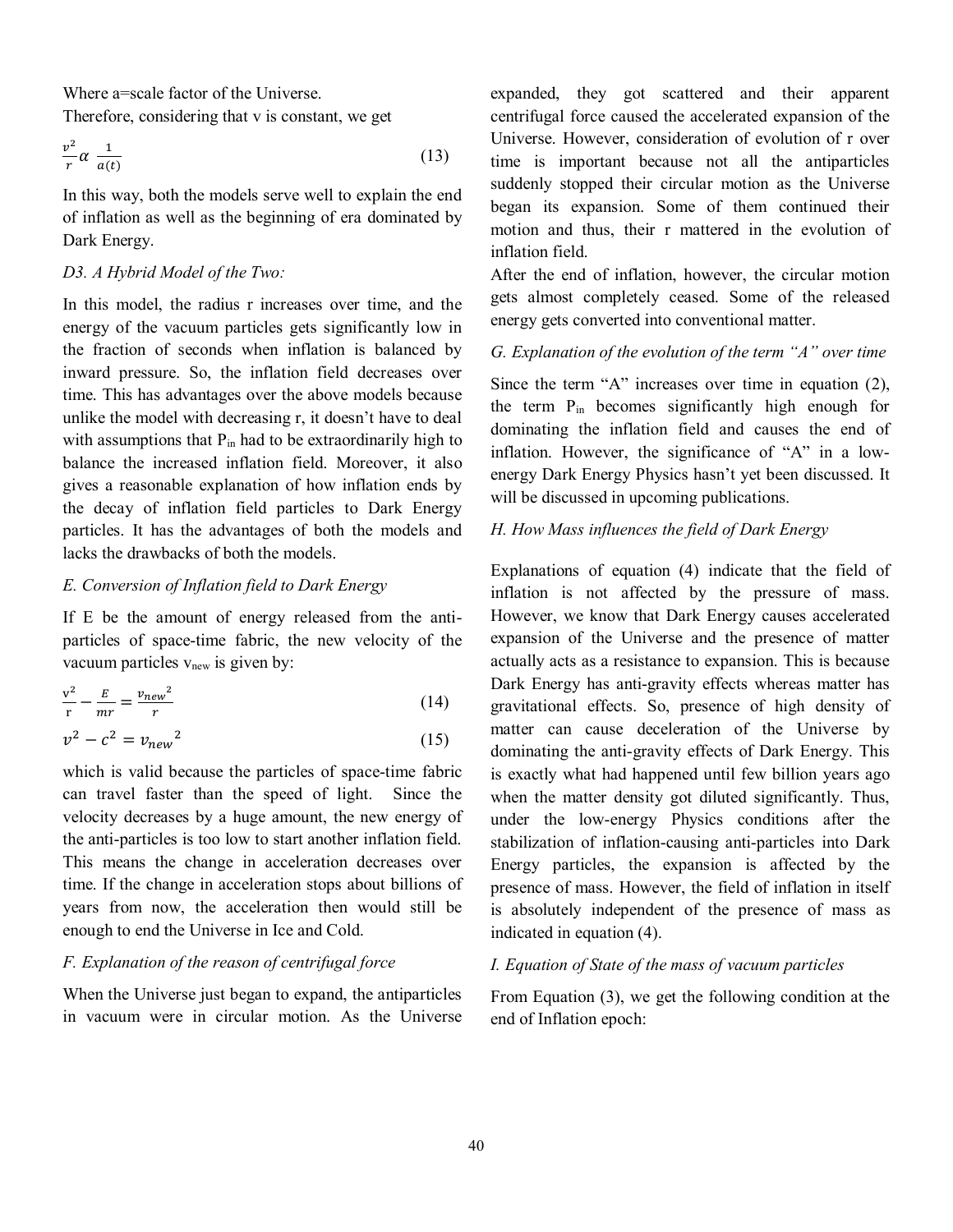$$
\frac{v^2}{r} = -\frac{P_{in}}{m}A\tag{16}
$$

which can be further written as:

$$
\frac{v^2}{r} = -\frac{P_{in}}{V_v \rho_v} A \tag{17}
$$

where  $V_v$ = volume of the particle of vacuum and  $\rho_v$  = density of the particle of vacuum. As a result, the equation of state  $(\omega)$  can be written as:

$$
\omega = -\frac{v^2}{Ar} V_v \tag{18}
$$

From this equation, we can clearly see that  $\omega$ <0 which is why it is different from ordinary matter with  $\omega=0$ . In the above equations, negative sign indicates that the pressure and the centrifugal force are opposite in direction. Now, the evolution of its density is given by the relation:

$$
\rho \propto a^{-3(1+\omega)} \tag{19}
$$

Clearly, the density  $\rho_v$  decreases slower than that of ordinary matter (since for normal matterp  $\propto a^{-3}$ ). This is why it dominates the latter phases of the Universe in the form of Dark Energy.

#### IV. CONCLUSION

In models of inflation like Chaotic Inflation, Eternal Inflation and Hybrid Inflation, [10-11] much complicated concepts are involved with complex mathematics and thus, the kind of simplicity that is required for the understanding of the fundamental laws of nature is not available. In chaotic inflation model, we consider that the inflation can start from any chaotic kind of condition, which is a major advantage over the over new inflation which requires preciously thermalized initial conditions for inflation to begin. It also follows the Copernican Principle much better compared to new inflation as it doesn't demand such finely-tuned-initially-thermalized conditions for inflation to begin [7]. Moreover, eternal inflation goes a step beyond that and explains the inflationary model in terms of multiverse, making all the seeming "fine tuning" situations just a mere possibility

out of trillions of other possibilities in the sea of Multiverse [11]. Thus, it makes sense to appreciate chaotic inflation and eternal inflation. Moreover, the hybrid models are designed with more than one field, influencing each other- one rolling faster than the other one and one dominating the inflation than the other one [10]. Even though the theory of hybrid inflation can combine the advantages of multiple theories by constructing a hybrid of various models, it still is complicated and the fact that "simplicity" is a major priority in Physics should be considered. Moreover, the fields involved in these theories are related to quantum mechanics and require understanding of the modern concepts in Physics for one to completely grasp these concepts. However, we have constructed a simple model of inflation using classical concepts of physics as the fundamental concepts even though some help has been taken from the modern concepts. Moreover, we have added few concepts of our own. As a result, this theory is simple and yet does the job done by the existing complicated models. In addition, it also explains how Dark Energy evolved after the end of Cosmic Inflation. This aims to solve the fundamental problems in Cosmology (of Dark Energy and Cosmic Inflation) with a simplified approach- a quality that a good theory should have. Even though the concepts may seem too simple, they do open up new ideas and new ways on how cosmic inflation can be thought of without going much deeper into the potential-well concepts and without introducing multiple fields which require complex understanding. Moreover, this theory can also serve as an inspiration regarding how simplicity can be prioritized on solving other existing problems of Physics and Cosmology.

#### V. REFERENCES

- [1] M. Kaku, "Parallel Worlds: A Journey Through Creation, Higher Dimensions, and the Future of the Cosmos",*Doubleday*, 2004
- [2] J. Preskill, "Cosmological production of superheavy magnetic monopoles". *Physical Review Letters*. 43(19): 1365–1368, 1979